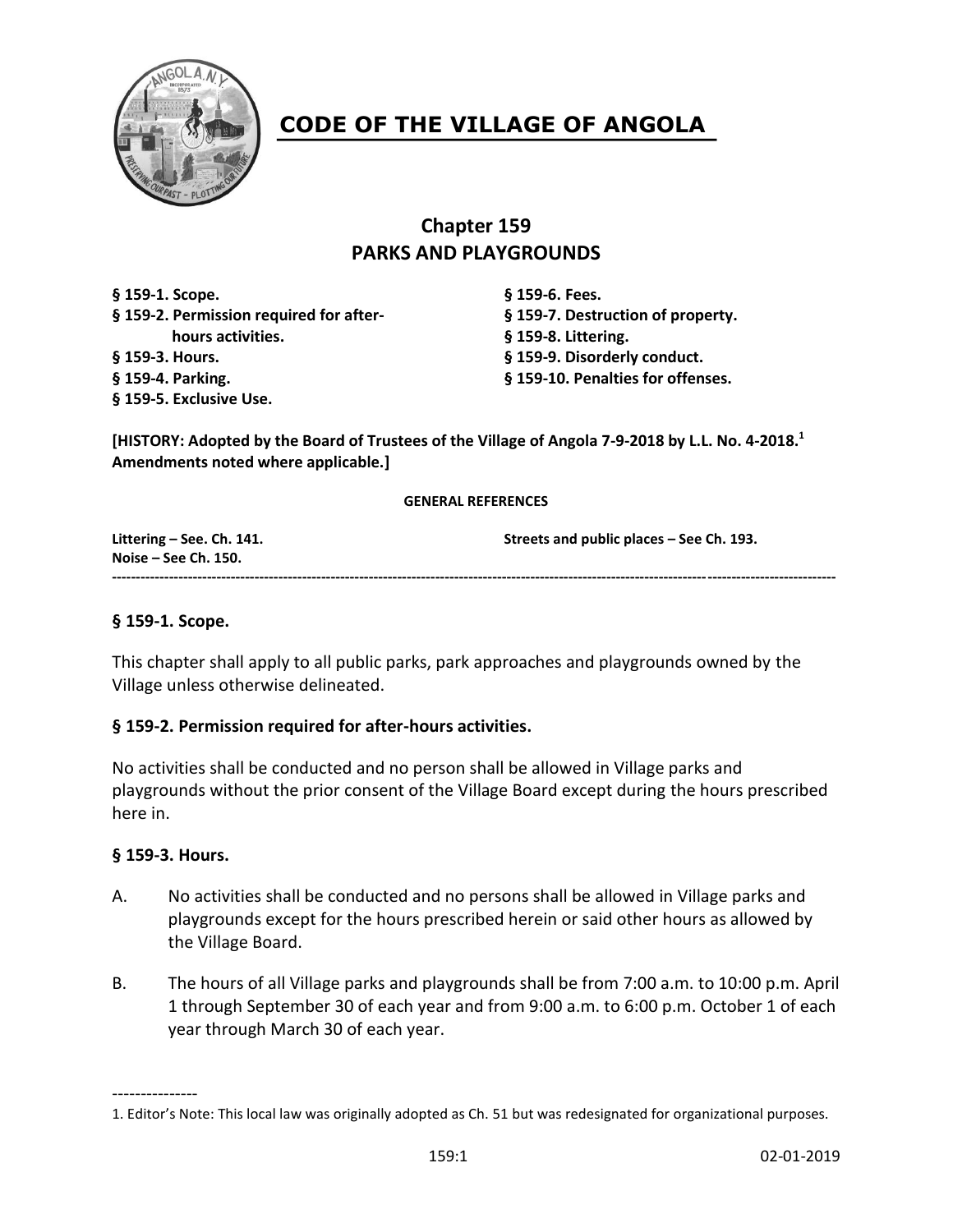# **§ 159-4. Parking.**

No vehicle of any kind of description shall be allowed to park or be permitted to stand on any portion of the park areas other than those areas specifically designated for parking.

# **§ 159-5. Exclusive use.**

Exclusive use of Herman Park may be permitted upon application to the Village Board and with the approval of the Village Board. In granting its approval, the Village Board shall consider the following:

- A. That number of guests and vehicles can be sufficiently accommodated by the facilities.
- B. That it is not a for-profit activity.
- C. That the activity will not result in excess noise.
- D. That the activity will not result in damage to Village property.
- E. That fees are not change for the activity.
- F. That donations are not requested for the activity.
- G. That it is not a recurring activity.
- H. That the activity is not open to the general public.

#### **§ 159-6. Fees.**

For exclusive use of the park for a day, a fee of \$40 shall be paid by Village residents and a fee of \$80 shall be paid by non-Village residents or such other amounts as the Village Board may from time to time set by resolution. The fee shall accompany the application for exclusive use and shall be returned in the event the application is not approved by the Village Board.

# **§ 159-7. Destruction of property.**

No person shall climb any tree or remove, disturb, break, mutilate or deface in any way any part of the park or any structure, monument, wall, fence, railing, sign, bush, tree, shrub, plant, flower or other property found therein.

#### **§ 159-8. Littering.**

No person shall deposit, dump, throw, or place any earth, papers, garbage, rubbish or similar materials upon any part of the park or playground except in receptacles as are provided for same.